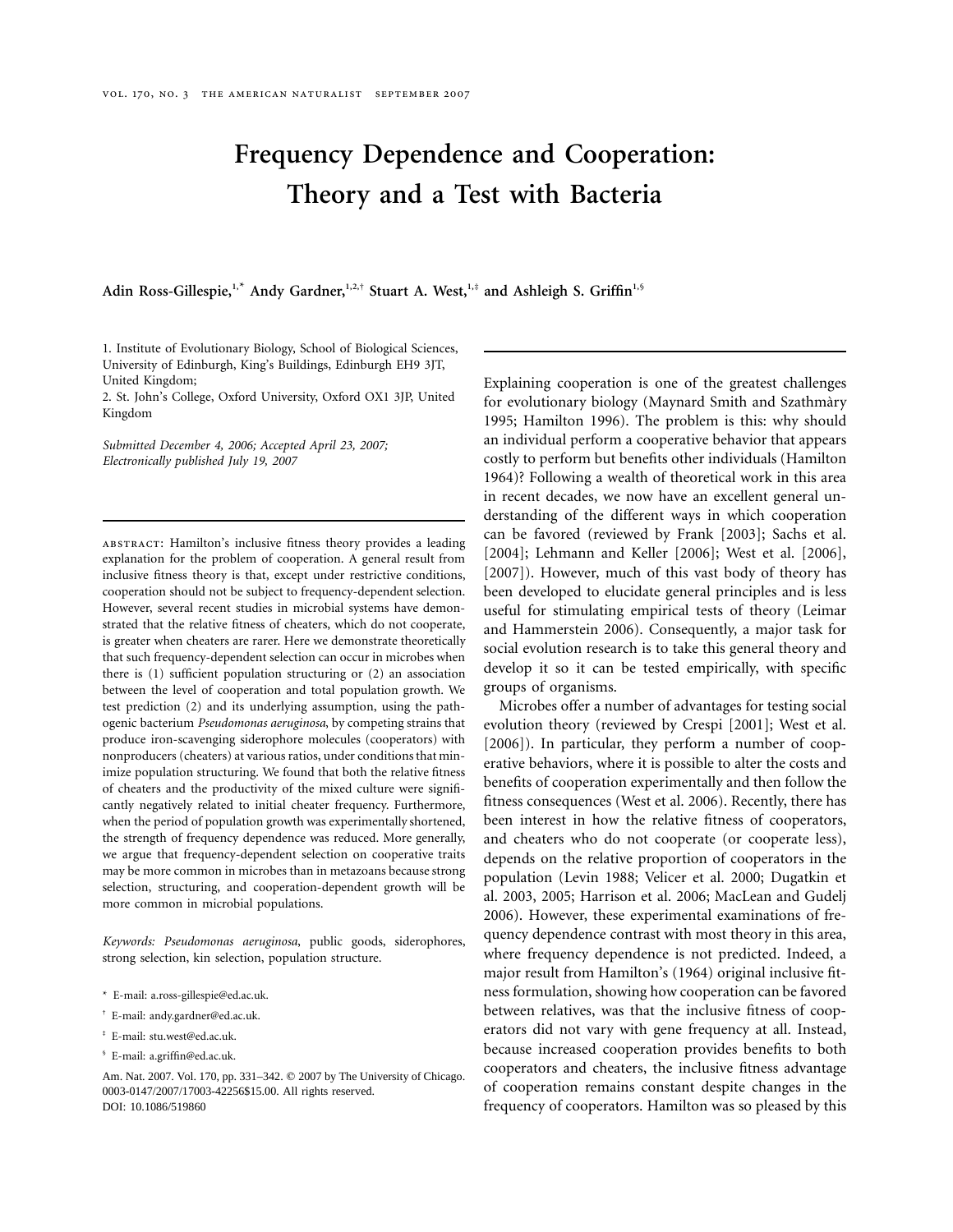result that he later described it as a "gift from God" (Hamilton 1988, p. 16). Subsequent work has shown that frequency dependence can enter into kin selection theory in cases featuring strong selection (genes with large fitness effects) or nonadditivity (e.g., Charlesworth 1978; Michod 1982; Toro et al. 1982; Queller 1984; Day and Taylor 1998; Frank 1998; Rousset 2004; Wild and Traulsen 2007).

Our first aim in this article is to develop theory that predicts specifically when and why frequency-dependent selection on cooperation should be observed in microbes. The phenomenon is illustrated by considering the extracellular secretion of substances that can be utilized by neighboring cells. The production of such "public goods" requires explanation because they are costly to the individual to produce but provide a benefit to the local group (West et al. 2006). In this situation, we might, at first glance, expect that selection on cells that contribute less than their fair share to the public good resource pool (cheaters) should be frequency dependent. That is, cheaters should do better when they are rare, because there will be more public goods/cooperators for them to exploit. However, cooperators also gain a benefit from being in a more cooperative population. In the simplest scenario, these two effects exactly cancel, and so selection on cheaters and cooperators does not depend on their frequency (see next section). We examine the extent to which frequency dependence does arise when the following biological complexities are taken into consideration: population structure, effects of cooperation on population growth, and large (as opposed to small) fitness consequences associated with variation in the level of cooperation (strong selection).

Our models predict that, given strong selection, cheaters will be subject to negative frequency-dependent selection (i.e., their relative fitness will be lower when common) when (1) the population is structured and/or (2) a higher frequency of cooperators leads to greater population growth. We tested prediction (2) and the underlying assumption on the relationship between growth and cooperator frequency by investigating the production of a public good, iron-scavenging siderophore molecules, in the bacterial pathogen *Pseudomonas aeruginosa* (West and Buckling 2003; Griffin et al. 2004). Iron is a major limiting factor for bacterial growth, because most iron in the environment is in the insoluble Fe(III) form and is actively withheld by hosts (Guerinot 1994; Ratledge and Dover 2000). Siderophores scavenge insoluble and host-bound iron, making it available for bacterial metabolism. To determine whether frequency dependence is a general characteristic of *P. aeruginosa* siderophore production and not just a pleiotropic effect associated with a specific cooperator-cheater pair, we examined three independently derived cooperator-cheater strain pairs. These involved mutants produced by ultraviolet mutagenesis, single-gene deletion, and spontaneous natural mutation, respectively.

#### **Models and Analyses**

We explore some ways in which frequency-dependent selection can arise in kin selection models for the production of public goods dilemmas in microbes. In particular, we examine the role of (1) population structure (including mixing rates and the scale over which social interaction occurs) and (2) the dependence of population carrying capacity and growth on the level of public goods contributions. In both cases, we allow for strong selection, which is crucial for frequency dependence in the context of social behaviors and is an important characteristic of many microbial cooperative traits (see "Discussion"). To begin, we demonstrate that frequency dependence does not emerge under the simplest possible scenario with weak selection.

#### *Weak Selection and Frequency Independence*

In a broad class of models, weak selection leads to frequency independence (Rousset 2004, p. 80; 2006). To see why, consider a large population facing a public goods dilemma, such as, for example, siderophore production. An individual's fitness is a function of (1) its level of public goods contribution, s, and (2) the average public goods production across the whole population,  $\overline{s}$ . Without making further assumptions, we can express fitness as  $w(s, \bar{s})$ ; this can be done for structured and unstructured populations. Further, we assume that cooperative individuals contribute an amount  $s_c$  and that a proportion  $p$  of the individuals in the population are defectors (cheaters) who contribute a smaller amount,  $s_D = s_C - \delta$ ; hence,  $\bar{s} =$  $s_c - p\delta$ . Thus, the fitness of a cooperator is

$$
w_{\rm C} = w(s_{\rm C}, s_{\rm C} - p\delta), \qquad (1)
$$

and the fitness of a cheater is

$$
w_{\rm D} = w(s_{\rm C} - \delta, s_{\rm C} - p\delta). \tag{2}
$$

The relative fitness of cheaters is given by the ratio of cheater and cooperator fitness and, using a Taylor expansion, can be expressed as

$$
v_{\rm D} = \frac{w_{\rm D}}{w_{\rm C}} = 1 - \frac{\partial w}{\partial s}\bigg|_{\delta = 0} \delta/\hat{w} + O(\delta^2),\tag{3}
$$

where  $\hat{w} = w(s_c, s_c)$  is the fitness of cooperators in the absence of cheaters. This reveals that, to leading order in  $\delta$ , the relative fitness of cheaters is not a function of their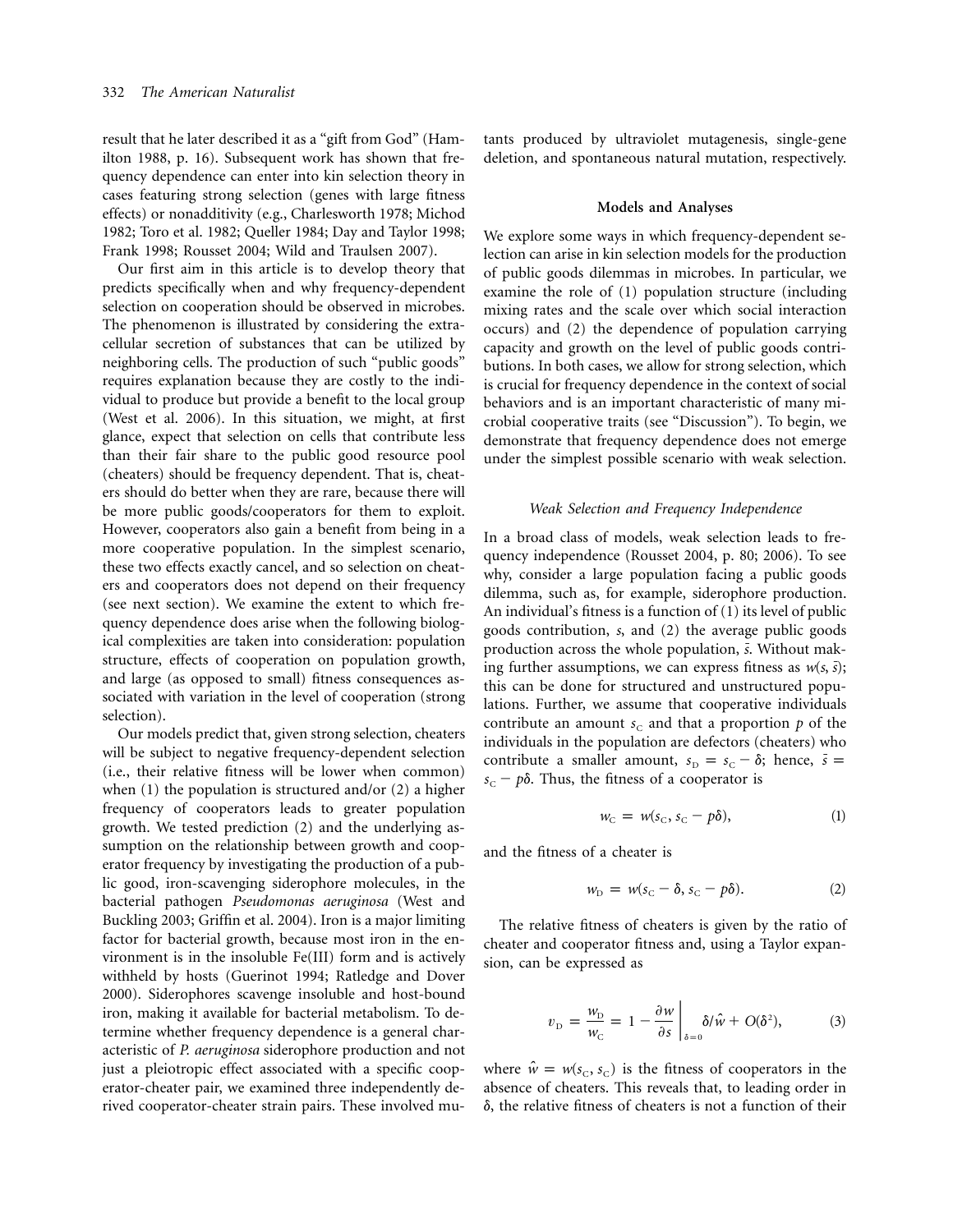frequency *p* in the population (the partial derivative appearing in eq. [3] is not a function of *p*, because it is evaluated in the neutral population where  $\delta = 0$ , so that cooperators and defectors are indistinguishable and the frequency of the latter is irrelevant). Hence, if selection is weak ( $\delta$  sufficiently small for higher-order terms in  $\delta$  to be negligible; the  $\delta$ -weak selection of Wild and Traulsen [2007]), it is also frequency independent. For stronger selection, the trailing term of order  $\delta^2$  becomes more important, and if this is a function of the frequency of cheaters, then there is the possibility of frequency-dependent selection. Note that although our analyses focus on whether the fitness of cheaters is frequency dependent, the fact that we are examining relative fitness means that they also demonstrate the nature of selection on cooperators if the relative fitness of cheaters decreases as they become more common, then the relative fitness of cooperators must increase as they become rarer.

# *Structured Populations*

One way in which strong selection can give rise to frequency-dependent selection is if populations are structured so that cooperators and cheaters do not share the same social environment. This could occur in populations with localized social interaction due to limited mixing of public goods or cells. A consequence of this is that more cooperative individuals would have greater access to public goods, either because they enjoy preferential access to the public goods that they have produced or because they use the public goods produced by their clonal relatives (who are also cooperators). We examine this in general terms, describing fitness as a product of two components that capture (1) the cost of producing public goods and (2) the benefit of receiving public goods. In particular, we write

$$
w(s, \hat{s}) = g(s)h(\hat{s}), \tag{4}
$$

where *w* is fitness, *g* is a growth component that decreases with one's individual allocation to public goods production *s*, and *h* is a growth component that increases with one's access to public goods  $\hat{s}$  (for related microbial models, see Brown 1999; Smith 2001; West et al. 2002; Dugatkin et al. 2003; West and Buckling 2003). In mathematical terms, we have  $g > 0$ ,  $\partial g/\partial s = g' < 0$ ,  $h > 0$ , and  $\partial h/\partial \hat{s} = h' > 0$ . We make the further assumption of linear or diminishing returns to fecundity as access to public goods in the social environment is increased, giving  $\partial^2 h / \partial \hat{s}^2 \leq 0$ . Due to population structure, the level of public goods available in the social environment is correlated with the individual's own allocation to public goods, according to the expression  $\hat{s} = rs + (1 - r)\bar{s}$ ; that is, the

level of public goods available lies between one's own investment ( $\overline{s}$ ) and the population average investment ( $\overline{s}$ ), according to the relatedness between social partners (*r*). The variable *r* encapsulates the effects of both bacterial dispersal and the diffusion of public goods through the population. It therefore allows us to move between the extremes of a completely mixed population or global diffusion of public goods ( $r = 0$ ) and a completely structured population, where all neighbors are of the same genotype or public goods disperse over such small distances that they are utilized only by the individual that produced them  $(r = 1;$  cheaters only interact with cheaters, and cooperators only interact with cooperators).

We compare the fecundity of a cheater strain that allocates nothing to public goods ( $s = 0$ , defection) to that of a strain that allocates a standard unit  $(s = 1,$  cooperation). Respectively, these are

$$
w_{\rm D} = g(0)h[(1 - r)(1 - p)] = g_{\rm D}h_{\rm D}
$$
 (5)

and

$$
w_{\rm c} = g(1)h[r + (1 - r)(1 - p)] = g_{\rm c}h_{\rm c}, \qquad (6)
$$

where *p* is the population frequency of cheaters, and hence  $\bar{s} = 1 - p$  is the population average allocation to public goods, being the proportion of cooperators. The relative fitness of cheaters can be written as

$$
v = \frac{w_{\rm D}}{w_{\rm C}} = \frac{g(0)h[(1-r)(1-p)]}{g(h)I[r + (1-r)(1-p)]} = \frac{g_{\rm D}h_{\rm D}}{g_{\rm C}h_{\rm C}}.\tag{7}
$$

We now determine whether and how the relative fitness of cheaters (*v*) varies with their frequency in the global population (*p*):

$$
\frac{dv}{dp} = \frac{g_D}{g_C}(1-r)\frac{h_D h'_C - h_C h'_D}{h_C^2}.
$$
 (8)

This reveals the following: (1) in the absence of population structure  $(r = 0)$ , there is no frequency dependence  $(dv/dp = 0)$ , because cooperators and cheaters share the same social environment; hence,  $h_C = h_D$  and  $h'_C = h'_D$ ; (2) in fully structured populations  $(r = 1)$ , there is no frequency dependence  $(dv/dp = 0)$ , because an individual's social environment is dependent only on its own cooperation strategy and not on the global frequency of cooperators; (3) in a population with intermediate structuring  $(0 < r < 1)$ , there is negative frequency dependence  $(dv/dp < 0)$ , because cooperators enjoy more public goods in their social environment than do cheaters and hence  $h_c > h_D$  and  $h'_c \leq h'_D$ .

The impact of population structure (*r*) on cheater rel-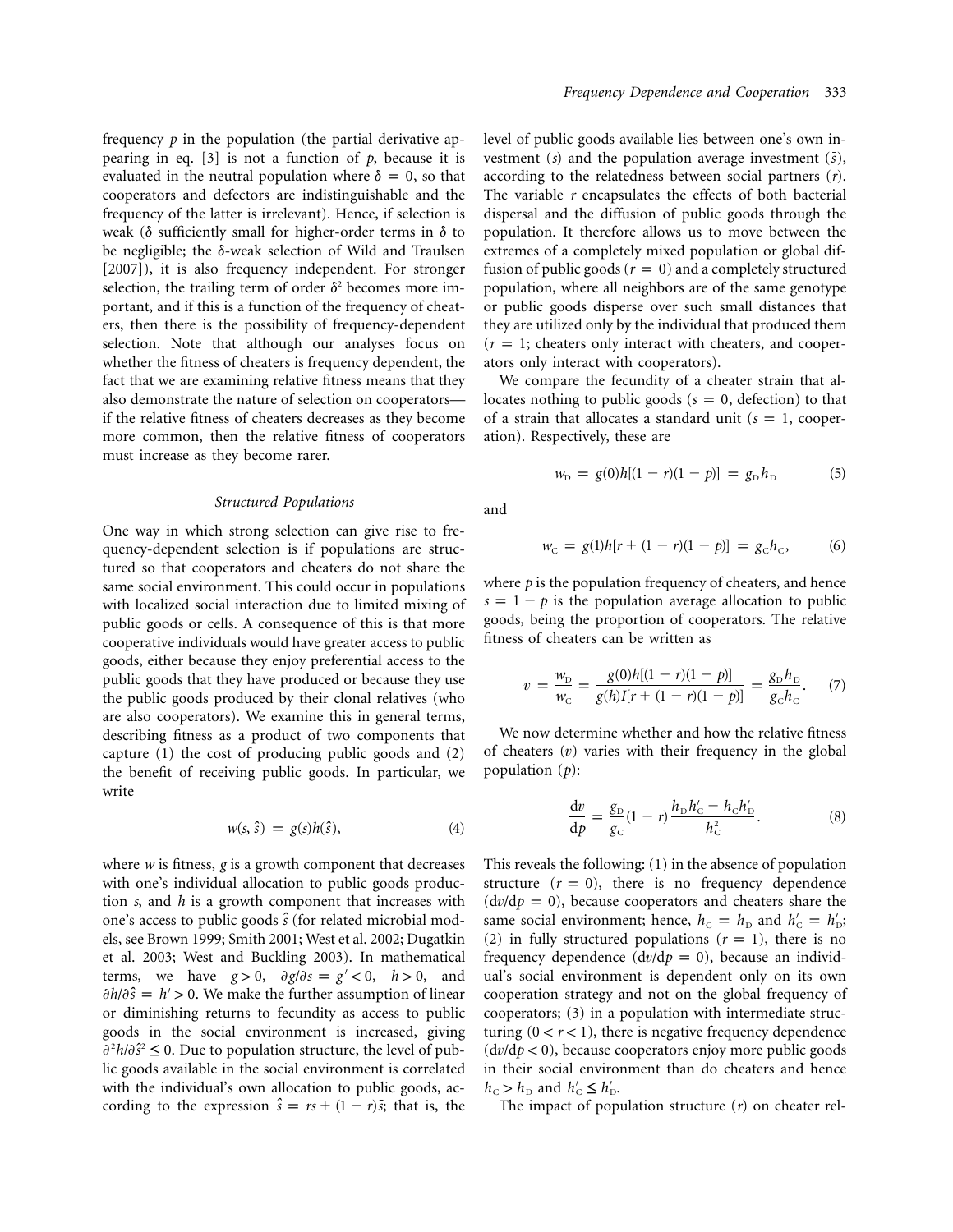

**Figure 1:** Structured population model, with fitness given by the product of  $g(s) = 1 - s/2$  and  $h(\hat{s}) = \hat{s}$ , where *s* is an individual's own contribution to public goods and  $\hat{s}$  is the amount of public goods in the individual's social environment. A, Relative fitness of cheaters  $(v)$  decreases with their frequency  $(p)$  and with the degree of population structure  $(r)$ . *B*, Total productivity of the population decreases with the frequency of cheaters  $(p)$ and with degree of population structure (*r*).

ative fitness is examined using the same approach. The derivative

$$
\frac{dv}{dr} = -\frac{g_D}{g_C} \frac{ph_D h'_C + (1 - p)h_C h'_D}{h_C^2}
$$
(9)

is a negative quantity, and hence increasing population structure (higher *r*) reduces the relative fitness of cheaters. This is because cheaters will have a higher fitness in more mixed populations, where they are better able to exploit the cooperators. This could be tested empirically by examining the strength of frequency dependence across populations that are structured to different degrees, for example, using shaken versus unshaken liquid culture media or semisolid agar culture media of varying viscosities. Numerical illustrations of the model are given in figure 1.

# *Population Growth as a Function of Cooperation Frequency*

Another way in which strong selection can give rise to frequency dependence is when the growth of a population depends on its genetic composition. If the growth of a bacterial population is negligible when cheating is prevalent, we expect little change in population size and genetic composition, due to cheaters having a limited opportunity to exploit cooperators. Conversely, if more cooperative

bacterial colonies achieve a higher carrying capacity and hence more growth, differences in growth rates of cooperators and cheaters could lead to more pronounced changes in gene frequencies. Describing fitness in terms of absolute increase over the growth period, the relative fitness of faster growers increases with the number of rounds of division. Put simply, more growth means a greater chance for cheaters to exploit cooperators.

For simplicity, consider a well-mixed population of bacteria growing exponentially over a time period that depends on the initial proportion of cooperators. Defining a basic time unit such that the instantaneous rate of growth is 1 for cooperators, then the growth rate of cheaters can be represented as  $1 + b$ . After *t* time units, the numbers of cooperators and cheaters are given by

$$
n_{C,t} = n_{C,0}e^t, \t\t(10)
$$

$$
n_{\mathrm{D},t} = n_{\mathrm{D},0} e^{(1+b)t}, \tag{11}
$$

respectively, where  $n_{C,0}$  and  $n_{D,0}$  are, respectively, the numbers of cooperators and cheaters at time  $t = 0$ . If growth ceases at time  $t = T(p_0)$ , which decreases with the initial proportion of cheaters ( $p_0$ ; i.e.,  $dT/dp_0 < 0$ ), then the frequency of cheaters following growth is given by

$$
p_T = \frac{n_{\text{D},T}}{n_{\text{D},T} + n_{\text{C},T}} = \frac{p_0 e^{bT}}{p_0 e^{bT} + 1 - p_0}.
$$
 (12)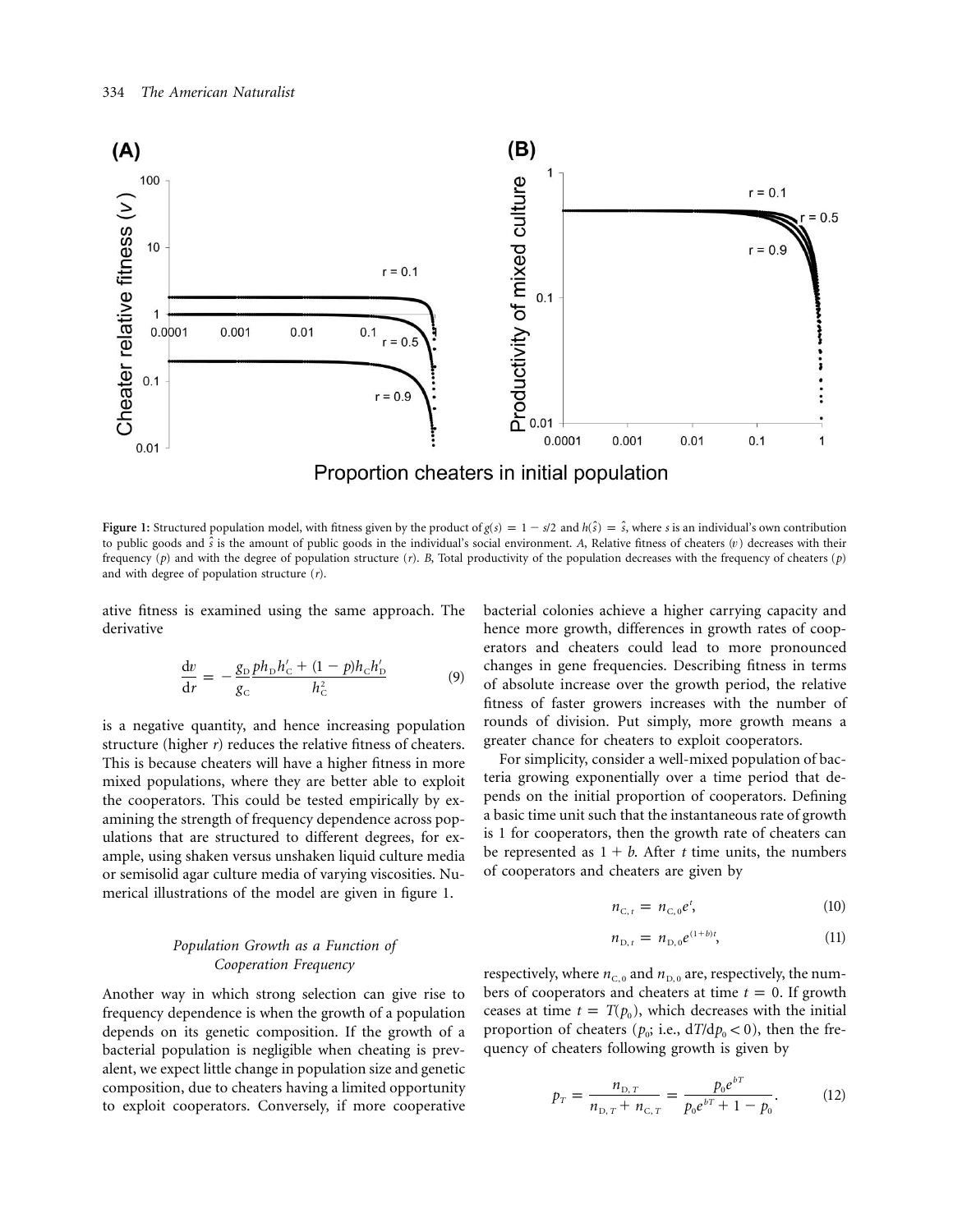

# Proportion cheaters in initial population

**Figure 2:** Logistic growth model, with more cooperative populations experiencing higher carrying capacity, for a range of initial population sizes  $(z_0 = n_{c,0} + n_{D,i}$  as a proportion of carrying capacity for a fully cooperative population) and initial proportion of cheaters  $(p_0 = n_{D,i}/z_0)$ . We assume that cheaters grow at twice the rate of cooperators and that they exert twice as great a competitive strain on resources ( $a = b = 1$ ). A, Relative fitness of cheaters (*v*) decreases as initial population size ( $z_0$ ) and initial proportion of cheaters ( $p_0$ ) increases, because both result in reduced population growth and, hence, less pronounced fitness differences. *B*, Total productivity of the population (*G*) decreases as initial population size  $(z_0)$  and initial proportion of cheaters  $(p_0)$  increases, because both result in reduced population growth.

Hence, the relative fitness of cheaters versus cooperators is

$$
v = e^{bT}.\tag{13}
$$

It is easy to show that relative fitness of cheaters is frequency dependent and, indeed, that it is a decreasing function of cheater frequency:

$$
\frac{\mathrm{d}v}{\mathrm{d}p_{\mathrm{o}}} = \frac{\partial v}{\partial T}\frac{\mathrm{d}T}{\mathrm{d}p_{\mathrm{o}}} = be^{bT}\frac{\mathrm{d}T}{\mathrm{d}p_{\mathrm{o}}} \tag{14}
$$

is negative because  $dT/dp_0 < 0$ . Note that frequency independence is recovered in the limit of weak selection (small *b*). Here, we can write  $T = \hat{T} + O(b)$ , where  $\hat{T}$  is a constant with respect to the initial frequency of cheaters,  $p_0$ . Hence, from a Taylor expansion of equation (13), relative fitness is given by  $v = 1 + \hat{T}b + O(b^2)$ ; that is, to a first-order approximation, it is independent of the frequency of cheaters.

This model of exponential growth, with an abrupt halt at a time depending on the population level of cooperation, is unrealistic and pursued only for the sake of analytic tractability. We now consider a more realistic model describing logistic growth and competition for resources, in which a population of cooperators can maintain a higher cell density than can a population of cheaters. In particular, we continue to assume an intrinsic growth rate of 1 and  $1 + b$  for cooperators and cheaters, respectively, but also include a density-dependence term in the dynamical equations describing growth:

$$
\frac{\mathrm{d}n_{\mathrm{C}}}{\mathrm{d}t} = n_{\mathrm{C},l}(1 - E_{t}),\tag{15}
$$

$$
\frac{dn_{\rm D}}{dt} = (1+b)n_{\rm D, t}(1-E_t),\tag{16}
$$

where the numbers of cooperators and cheaters  $(n_{C, t}$  and  $n_{\text{D},t}$ ) are expressed as proportions of the total population size that can be maintained at equilibrium (carrying capacity) if all cells cooperate and  $E_t = n_{C, t} + (1 + a)n_{D, t}$  is the "effective" population size, in terms of the strain on resources that slows population growth, where each cheating individual incurs a strain that is equivalent to that of 1 + *a* cooperators. This reflects the benefit of cooperation for the population: for  $a > 0$ , cheaters inflate the effective size of the population so that, when they are common, the actual number of cells that can be sustained at stationary phase is reduced. This model contains nonlinearities that prevent an analytical treatment, although numerical solutions are possible (fig. 2), and these recover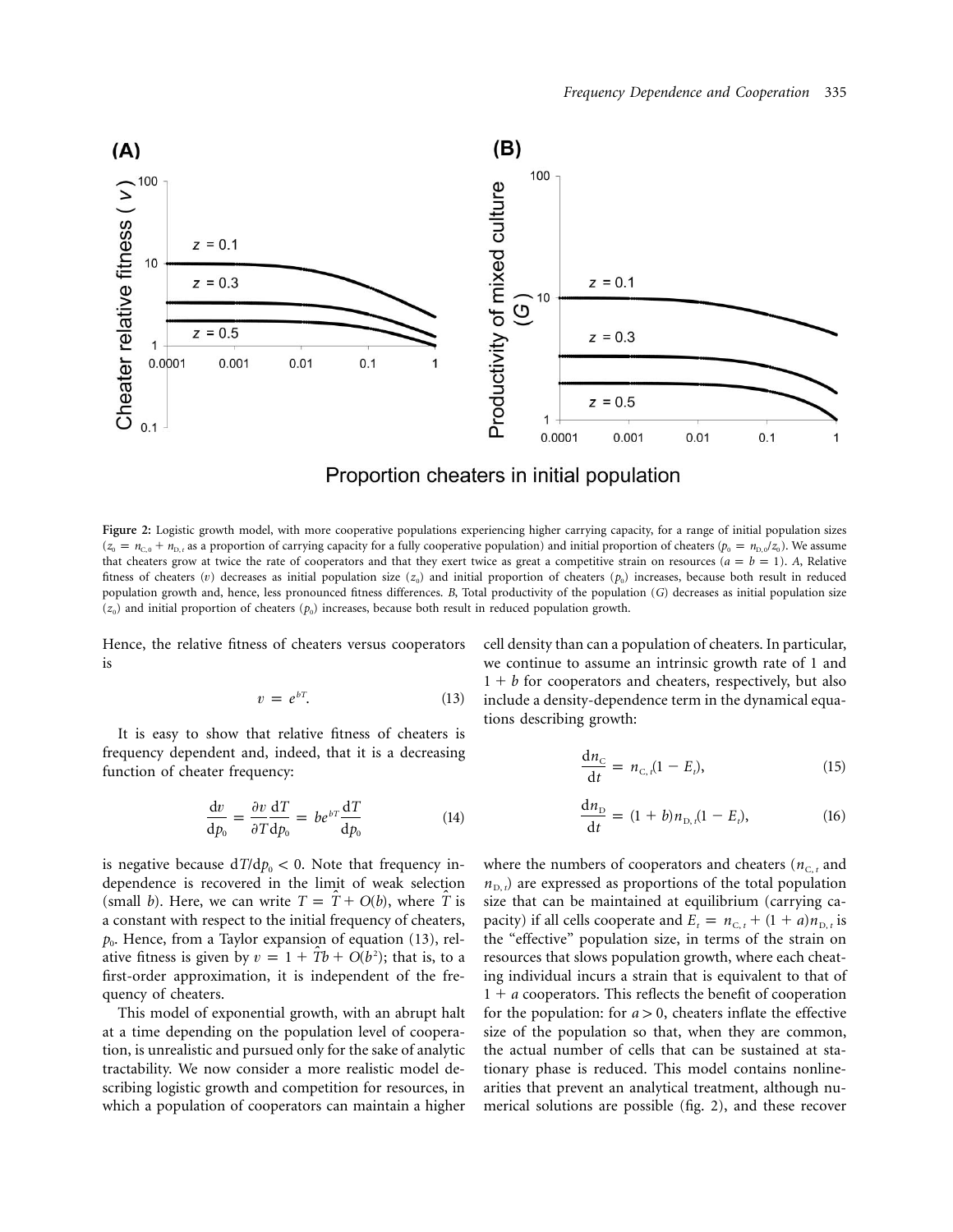the same qualitative results derived above for the simpler exponential growth model.

# **Methods**

We experimentally tested our prediction that cheater fitness will be negatively correlated with the frequency of cheaters when population growth increases with cooperator frequency. We minimized the possible effects of structured populations leading to frequency dependence by carrying out growth in a shaken liquid media.

#### *Description of Strains*

Three *Pseudomonas aeruginosa* cooperator-cheater pairs (A–C) were used in this experiment. Each pair comprised a cooperator strain ("-"), a wild-type isolate that did produce pyoverdine (pvd), and a cheater strain  $($ "-"), a pvddefective mutant derived from the cooperator strain, giving  $A+$ ,  $A-$ ,  $B+$ ,  $B-$ ,  $C+$ , and  $C-$ . Specifically, the strains used were as follows. A+: PA01 (strain ATCC15692), a pvd-producing wild type; A-: PAO6609 (Hohnadel et al. 1986), a pvd-negative mutant derived by ultraviolet mutagenesis from methionine auxotroph PAO6409 (Rella et al. 1985), which in turn was generated by transposon mutagenesis from PA01; B+: PA01 (strain ATCC15692), a pvd-producing wild type, as for A+ above; B-: PA2399, an unmarked deletion mutant derived from PA01, defective for the pyoverdine synthetase gene *pvdD* (Ghysels et al. 2004); C+: a wild type, pvd-producing clone cultured from UCBPP-PA14, a clinical isolate known to also be pathogenic in plants and animals (Rahme et al. 1995);  $C-$ : a pvd-negative mutant coevolved with  $C+$  in the laboratory under iron-limiting conditions, which should favor the spread of spontaneously arising mutants that somehow avoid the cost of producing siderophores and instead take up those produced by neighboring bacteria. Both C+ and  $C<sub>-</sub>$  were isolated from the same overnight culture, which at that point had been passaged through 19 (daily) serial transfers, where each transfer entailed the inoculation of 60  $\mu$ L of overnight culture (incubated at 37°C and shaken at 200 rpm) into 30-mL glass universal vials containing 6 mL fresh medium (CAA; 5 g casamino acids, 1.18g  $K_2$ HPO<sub>4</sub>.3H<sub>2</sub>O, 0.25g MgSO<sub>4</sub>.7H<sub>2</sub>0 L<sup>-1</sup>). Like A– and B–, which are known to be pvd-synthesis defective, mature  $C<sub>-</sub>$  colonies also have a pale white appearance, distinguishing them from both C+ and their parent strain, which appear conspicuously green owing to the presence of pyoverdine.

# *Experimental Design*

For each strain pair, " $+$ " and " $-$ " cultures were initiated from freezer stock and incubated overnight in an orbital shaker (37°C, 200 rpm). For this first stage, strains were grown in 6 mL standard King's B (KB) medium in 30 mL glass universal vials. After 24 h, the cultures were retrieved and vortexed for 45 s. For pair A only, pilot data predicted substantial cell density differences between the A+ and A- cultures after 24 h growth in KB, so to equalize cell densities in the " $+$ " and " $-$ " cultures, a volume of A+ culture (3.64 mL) was drawn off and replaced with buffer solution (M9).

By appropriate dilution, we then prepared "treatment" cultures, mixing " $-$ " (cheaters) with " $+$ " (cooperators) at cell density ratios of approximately 1 : 1,000, 1 : 100, 1 : 10, 1 : 1, and 100 : 1. These cultures were supplemented with buffer (M9) such that each would contain cells at approximately the same density ( $\sim$ 10<sup>6</sup> cells/60  $\mu$ L). For each of these five treatments, we inoculated six replicate "competition" vials with 60  $\mu$ L of the prepared mixed cultures: 30-mL universal glass vials containing 6 mL CAA medium, as described previously, supplemented with 100 mg  $mL^{-1}$ human apo-transferrin (an iron chelator) and 20 mM NaHCO<sub>3</sub>, necessary for effective chelator activity (Meyer et al. 1996). The 30 competition vials were then placed in random order in an orbital shaker for overnight incubation (37-C, 200 rpm).

To assess the initial ratios of cooperators to cheaters in the inocula, multiple samples were taken and grown on KB-agar plates, and colony-forming units (CFUs) were counted and categorized as either " $+$ " or " $-$ " on the basis of color and morphology. Similarly, each of the 30 competition cultures, after 24 h of incubation at 37°C, was diluted, spread onto KB-agar plates, and incubated again overnight for counting. In this way, we obtained data on the absolute density and relative proportions of "+" and " $-$ " CFUs both before and after the competition period. At each stage, labeling, spreading, and counting of plates were fully randomized to minimize order effects.

For pairs A and B, a single round of competition was conducted. In the case of pair C, two rounds were conducted, in each of which a different treatment failed to yield useful data. The results of both rounds were thus pooled for combined analysis.

We also carried out a separate experiment to test whether reducing the period of population growth reduced the extent of frequency dependence. Using strain pair A, we simultaneously inoculated two parallel sets of three treatments, with cheater : cooperator ratios of approximately 1 : 1,000, 1 : 10, and 100 : 1. Our protocol was identical to that described above except that, whereas one set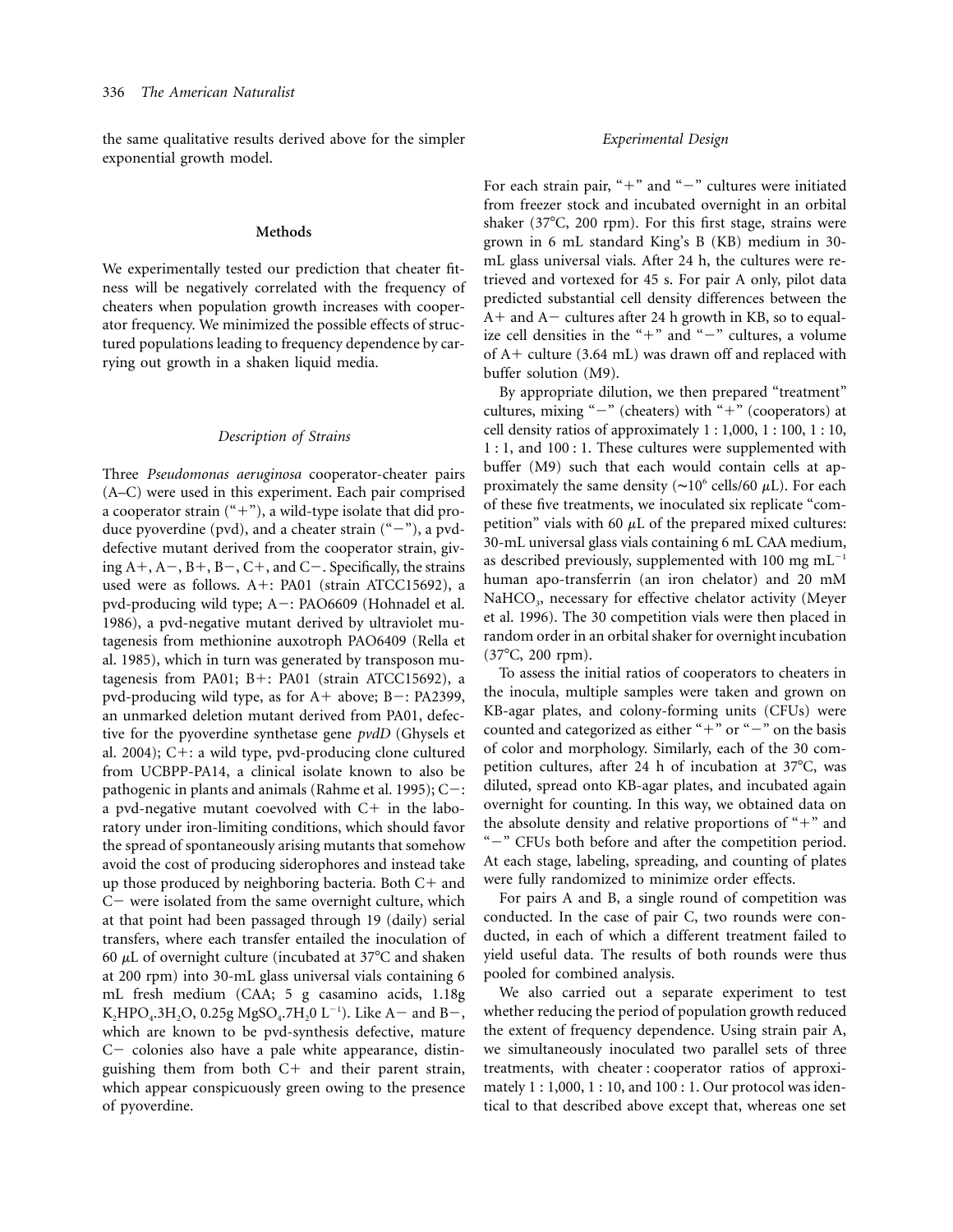was cultured for a full 24 h before sampling, the second set was sampled after just 6 h of incubation.

### *Statistical Analyses*

We performed two types of analyses on data from each of the three strain pairs. First, we calculated relative cheater fitness (*v*), by comparing the frequency of cheaters at the beginning and end of the experiment. Specifically, v is given by  $v = x_2(1 - x_1)/x_1(1 - x_2)$ , where  $x_1$  is the initial proportion of cheaters in the population and  $x_2$  is their final proportion. The value of  $v$ , therefore, signifies whether cheaters increase in frequency  $(v > 1)$ , decrease in frequency  $(v < 1)$ , or remain at the same frequency  $(v = 1)$ 1). We assessed the nature and strength of the relationship between  $v$  and  $x_1$ , using standard general linear models (GLMs), with  $x_1$  as the explanatory variable. In each case,  $v$  and  $x<sub>1</sub>$  were first log transformed or, in the case of pairs 1 and 2, converted to the form  $\log (v + 1)$  to normalize the distribution of the residuals, in accordance with the assumptions of parametric analyses. In the case of pair C, "round" was included as a blocking factor in the maximal model but was nonsignificant and so was excluded from the final model. Second, we quantified productivity (*G*) as the final cell density attained by the mixed culture at the end of the competition period. Again, this was analyzed with respect to initial cheater frequency,  $x_1$ , using a standard GLM. Here again, *G* was first log transformed to normalize the distribution of the residuals. All analyses were performed with Minitab 14.1 (http://www.minitab .com).

# **Results**

In all three cheater-cooperator pairs, the relative fitness of cheaters was significantly negatively correlated with initial cheater frequency (fig. 3*A*). In all cases, the relationship was best described by a power function (pair A:  $v =$ 4.200 $x_1^{-0.442}$ , GLM:  $F = 92.17$ , df = 1, 28, P < .001; pair B:  $v = 1.856x_1^{-0.123}$ , GLM:  $F = 11.27$ , df = 1, 26,  $P =$ .0024; pair C:  $v = 2.270x_1^{-0.176}$ , GLM:  $F = 37.24$ , df = 1, 45,  $P < .001$ ). At low frequencies, cheaters showed higher fitness than cooperators, while at high frequencies, cheater fitness was comparable to—or in the case of pair A, significantly lower than—that of cooperators.

For all three strain pairs, productivity of the mixed culture was significantly negatively correlated with initial cheater frequency (fig. 3*B*). In all cases, the relationship was best described by an exponential function (pair A:  $G =$ 3.56  $\times$  10<sup>8</sup> $e^{-1.97x_1}$ , GLM:  $F = 74.83$ , df = 1, 28, P < .001; pair B:  $G = 2.82 \times 10^8 e^{-2.38x_1}$ , GLM:  $F = 75.82$ , df = 1, 26, P < .001,  $r^2 = 0.70$ ; pair C:  $G = 1.04 \times 10^9 e^{-2.13x_1}$ , GLM:  $F = 139.11$ ,  $df = 1, 51$ ,  $P < .001$ ). In cultures initiated with a high frequency of cheaters (i.e., the 100 : 1 treatment), productivity was around an order of magnitude lower than in cultures where cheaters were scarce (i.e., the 1 : 1,000 treatment).

The strength of frequency dependence was reduced when populations were allowed to grow for shorter periods of time (fig. 4). In our further experiment with strain pair A, the population growth was significantly lower in the 6 h-old cultures than in the 24-h-old cultures (fig. 4*B*; 24 h cultures:  $G = 1.01 \times 10^{8} e^{-2.779x_1}$ , 6-h cultures:  $G =$ 1.68  $\times$  10<sup>6</sup> $e^{3.824x_1}$ ; GLM: final density  $\times$  time  $F = 119.76$ ,  $df = 1, 29, P < .001$ . The strength of frequency dependence with respect to cheater relative fitness was also reduced over the shorter time period (fig. 4*A*; 24-h cultures:  $v = 1.303x_1^{-0.241}$ , 6-h cultures:  $v = 1.117x_1^{-0.036}$ ; GLM: fitness  $\times$  time  $F = 13.06$ , df = 1, 27,  $P < .001$ ).

We carried out a number of additional analyses to test the robustness of our results. First, we considered an alternative measure of productivity: the fold increase in total cell density over the competition period. These analyses produced results qualitatively concordant with those presented here. Second, we considered an alternative approach for all fitness versus proportion analyses: instead of regressing  $x_i$  against  $v$  (an expression that itself contains  $x_1$ ), we simply regressed the initial odds ratio,  $x_1/(1 - x_1)$  $x_1$ ) against the final odds ratio,  $x_2/(1-x_2)$ . By this approach, fitted regression lines with slopes significantly less than 1 indicate negative frequency dependence. In the first set of experiments, we found this result for all three strain pairs (pair A: slope  $0.73 \pm 0.02$ ,  $T_s = 12.30$ , df = 28, *P* < .001; pair B: slope 0.93  $\pm$  0.03, *T*<sub>s</sub> = 2.32, df = 26, *P* = .029; pair C: slope 0.84  $\pm$  0.04,  $T_s$  = 4.33, df = 48,  $P < .001$ ). In the experiment considering different competition periods, only the 24-h cultures showed negative frequency dependence (24-h cultures: slope  $0.84 \pm 0.02$ ,  $T_s$  = 7.68, df = 16, *P* < .001; 6-h cultures: slope 0.97  $\pm$ 0.03,  $T_s = 1.29$ , df = 14,  $P = .218$ ). Third, we repeated all analyses using the ratio of cheaters to cooperators  $(x_R)$ as the explanatory variable, rather than the proportion of cheaters in the mixed population  $(x_1)$ , where  $x_R =$  $x_1/(1 - x_1)$ . For all three strain pairs, results obtained in regressions with  $x_R$  were qualitatively analogous to those presented here.

#### **Discussion**

In this study, we have determined under what conditions the production of public goods in microbes will be subject to frequency-dependent selection. Specifically, we have shown that if there is strong selection, two sets of conditions can lead to frequency-dependent fitness: (1) when cooperators acquire more than a random benefit of public good production—for example, if cooperators tend to be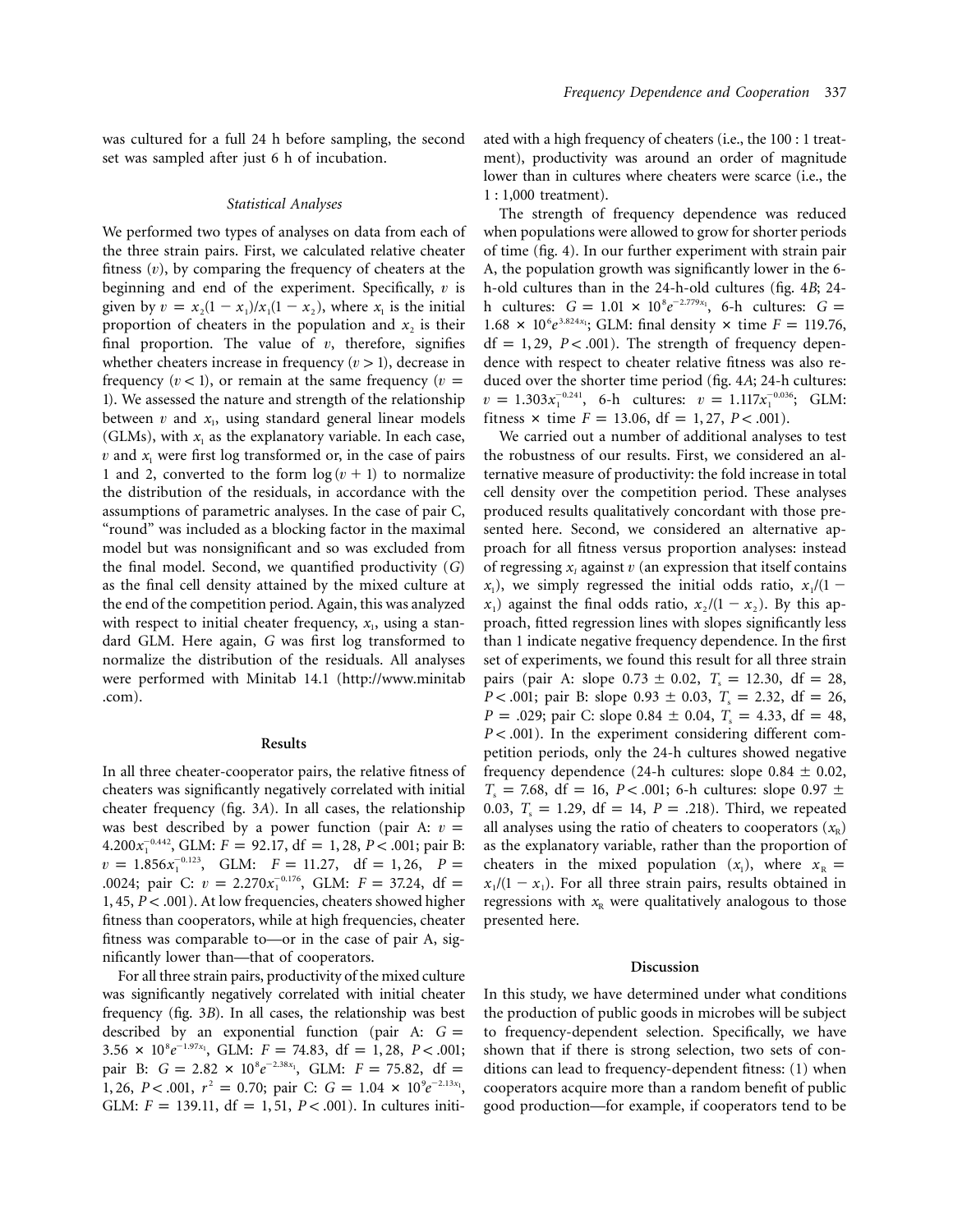

Proportion cheaters in initial population

**Figure 3:** Relative cheater fitness (*A*) and mixed-culture productivity (*B*) as functions of initial cheater frequency for three independent pairs of *Pseudomonas aeruginosa* strains. Here, relative fitness is the proportional increase in frequency of cheaters relative to cooperators, and productivity is the final cell density of the mixed culture after a 24-h competition period. Fitted lines reflect power (*A*) and exponential regression (*B*) curves estimated by least squares.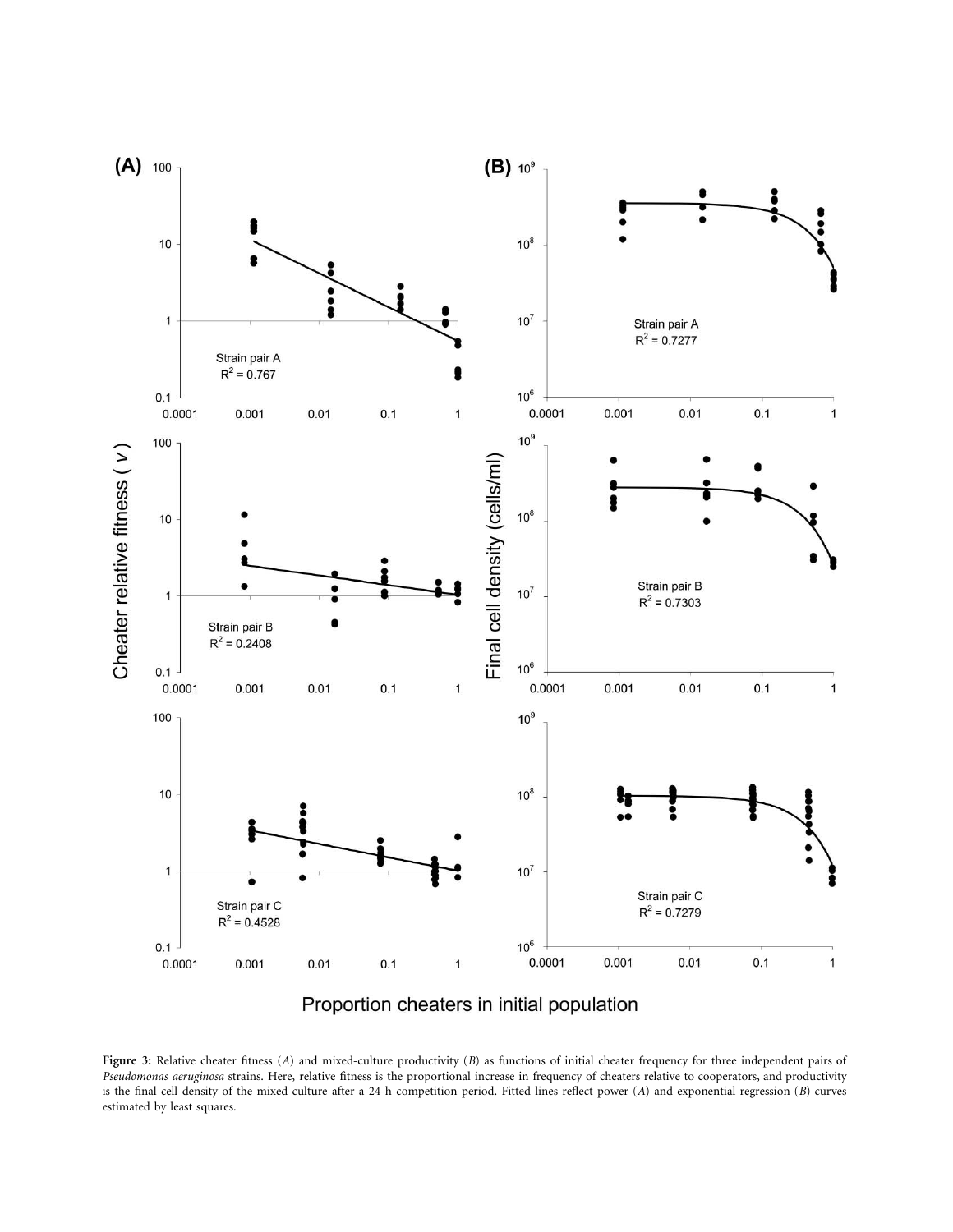

**Figure 4:** Relative cheater fitness (*A*) and mixed-culture productivity (*B*) as functions of initial cheater frequency in 6-h cultures (*open circles*, *dotted regression line*) versus 24-h cultures (*solid circles*, *solid regression line*). Here, relative fitness is the proportional increase in frequency of cheaters relative to cooperators, and productivity is the final cell density of the mixed culture at the end of the competition period. Fitted lines reflect power (*A*) and exponential (*B*) regression curves estimated by least squares. Error bars reflect 95% confidence intervals around the means.

clustered together (population structuring) or if individual cells have preferential access to the public goods that they produce (fig. 1); or (2) when increased levels of cooperation lead to greater growth, a higher carrying capacity, and hence more generations over which cheaters can exploit cooperators (fig. 2). In both cases, the relative fitness of cooperators or cheaters is greater when they are less common. We then explicitly tested the second of these possibilities (by controlling for the first, population structuring), using the production of iron-scavenging siderophore molecules in *Pseudomonas aeruginosa* as a model trait. As predicted, we found a negative relationship between the relative fitness of cheaters and the proportion of cheaters in the population (fig. 3*A*). Furthermore, we found support for the underlying assumption leading to this prediction—a higher proportion of cooperation led to greater growth (fig. 3*B*), and a reduction in the period of growth led to a decrease in the extent of frequency dependence (fig. 4).

# *Situations Favoring Frequency-Dependent Selection*

We have identified two ways in which kin selection models of public goods dilemmas can generate frequency-dependent selection, given strong selection. First, population structure, incorporating both limited mixing of cells and limited diffusion of public goods molecules (local social interaction) can result in the selective advantage of cheating decreasing as cheaters become more common. When populations are structured, the level of public goods available to an individual will depend on (1) the production of public goods by that individual and its clonal relatives and (2) the average level of public goods production in the population. Increasing population structure increases the importance of the former and decreases the importance of the latter. A higher frequency of cheaters will lead to a lower average level of public goods production (2). The consequences of this will be greater for cheaters, because they receive fewer public goods through their own production and that of their relatives (a). This leads to the relative fitness of cheaters decreasing with cheater frequency. Second, frequency dependence may also arise when total population growth increases with the level of cooperation in the population. If more cooperative populations achieve a higher carrying capacity, then more rounds of growth and division are possible before stationary phase is reached. The selective benefit of cheating multiplies with each round of division, so that the relative fitness of a cheater measured over the period of population expansion increases with the (initial) frequency of cooperators in the population (fig. 2*A*).

How does our work relate to previous theory? We have provided some specific cases for the general conclusion that the generation of frequency-dependent selection relies on strong selection (Charlesworth 1978; Michod 1982; Toro et al. 1982; Queller 1984; Nowak and May 1992; Day and Taylor 1998; Rousset 2004; Jansen and Van Baalen 2006). The aim of this previous work was to elucidate general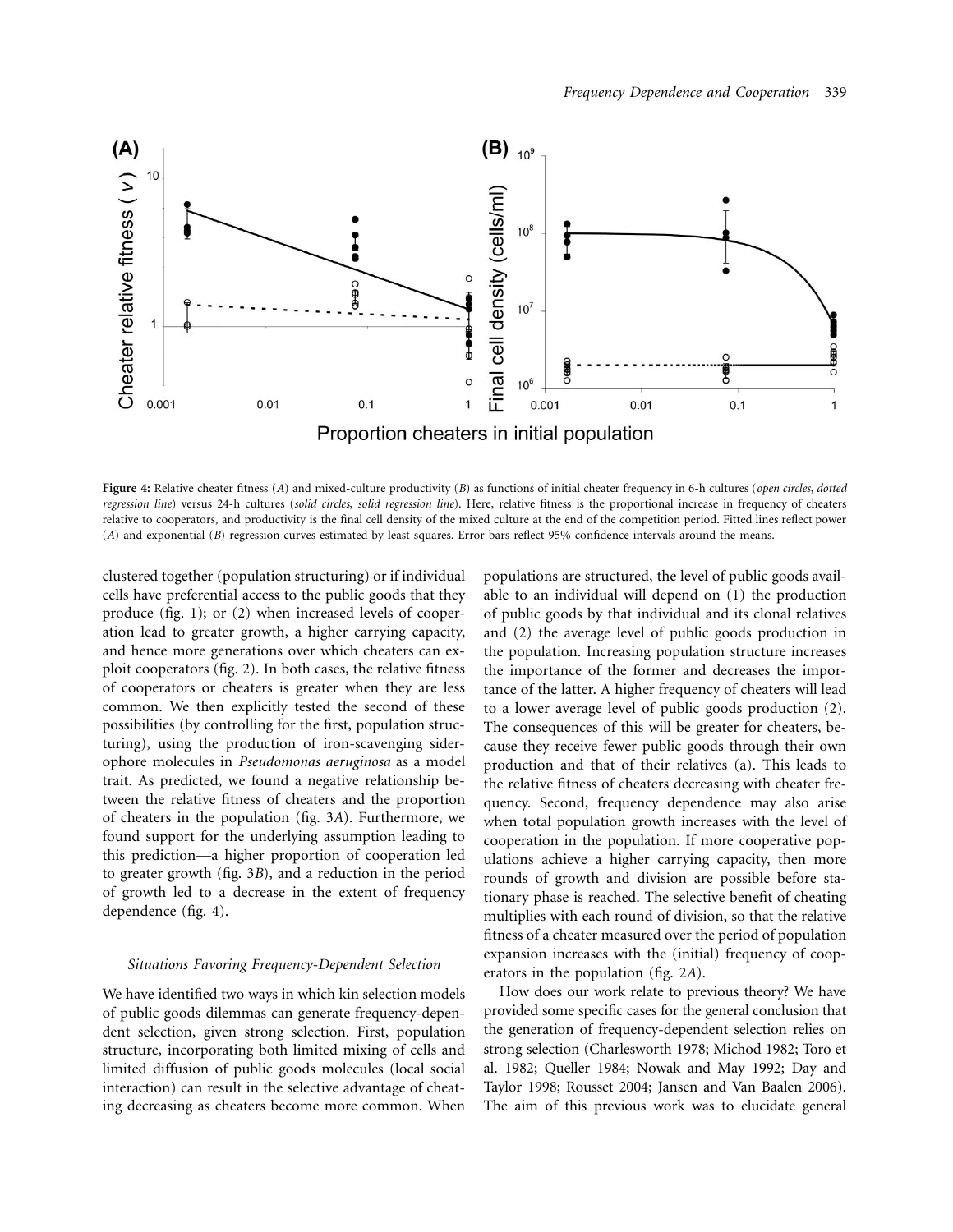points, and so scenarios were modeled that do not facilitate simple application to specific systems such as public goods production (e.g., two-player games; Queller 1984). An important exception to this was provided by Dugatkin et al. (2003), who explicitly considered frequency-dependent selection in microbes. However, Dugatkin et al. (2003) did not explain how frequency dependence should occur in the first place—their aim was to address the consequences of frequency-dependent selection, and so they simply assumed that it occurred. This is analogous to taking equation (7) or (13) as a starting point rather than determining how they should arise. More generally, frequency dependence does not usually arise from most of social evolution theory because selection is usually assumed to be weak, to make analyses more tractable (Hamilton 1964; Taylor and Frank 1996; Frank 1998; Rousset 2004). Frequency dependence can also arise in models for the evolution of cooperation that do not rely on kin selection (e.g., reciprocity; Axelrod and Hamilton 1981).

# *Frequency-Dependent Selection in Microbes*

Frequency-dependent selection can, under certain conditions, prevent cheater takeover and facilitate the coexistence of multiple phenotypes (Aviles 2002). However, in two of the three strain pairs examined in this study, cheaters were at least as fit as cooperators, even when common (fig. 3*A*). With such a payoff structure, we may anticipate that, in time, cheaters would go to fixation in populations where there is little competition between groups. Consistent with this idea, siderophore-defective strains are routinely isolated from the lungs of late-stage cystic fibrosis patients, where they typically grow as monoclonal populations (Lee et al. 2005; Salunkhe et al. 2005; Smith et al. 2006). On the other hand, in an environment where competition occurs between subpopulations and these subpopulations contain different proportions of cheaters, those groups with more cooperators may outcompete cheater-dominated groups (Griffin et al. 2004). Thus, cooperation may also be maintained by frequency-dependent selection at the level of the group.

We suggest that negative frequency dependence should be common in microbes, because (1) both population structuring and cooperation-dependent growth rates are likely to be important in many situations, and (2) mutations can occur that lead to large differences in the level of cooperation (strong selection; see below). Accordingly, negative frequency-dependent selection has now been shown for social cheaters in at least 12 studies on seven microbial species (Velicer et al. 2000; Vulic and Kolter 2001; Fiegna and Velicer 2003; Rainey and Rainey 2003; Turner and Chao 2003; Dugatkin et al. 2005; Brockhurst et al. 2006; Harrison et al. 2006; MacLean and Gudelj 2006;

Ellis et al. 2007; Gilbert et al. 2007; this study). However, while we highlight these studies as support for our prediction, we also point out that most did not explicitly test the underlying assumptions of why frequency dependence occurs. Ultimately, a range of complementary approaches is most useful. At one extreme will be studies designed to reveal those specific mechanisms responsible for frequency dependence. For example, our aim in this study was to test one particular mechanism that can lead to frequency dependence—cooperation-dependent population growth. In order to do this, we (1) carried out our experiment in shaken vials, in order to remove the other possible mechanism that can lead to frequency-dependent selection population structure— and (2) tested the underlying assumption that a higher proportion of cooperators allows the population to grow to a larger size (fig. 3*B*). At the other extreme are studies in more natural conditions that examine the net consequences of both mechanisms for generating frequency dependence (e.g., Harrison et al. 2006). An important task for the future is to determine the relative importance in nature of the two different mechanisms that we have shown can lead to frequency dependence.

We observed a decrease in the extent of frequency dependence when the period of time available for growth was shortened (fig. 4). This supported the assumption of our model that the relative fitness of cheats increases over time as the population goes through more rounds of growth and division. It is possible that other factors could also cause the relative fitness of cheaters to vary over time. For example, as the population grows, this could lead to a decrease in iron availability that reduces the relative fitness of cheaters (Griffin et al. 2004) or a higher population density that allows cheaters to better exploit cooperators and hence increases their own relative fitness (Greig and Travisano 2004; MacLean and Gudelj 2006). However, effects such as these cannot explain the frequency dependence evident in our data; in order for frequency dependence to be observed, one of the additional factors that we have suggested would still be required, such as populations with greater frequencies of cooperators growing to higher final densities.

More generally, our study illustrates that, although the same social evolution theory originally developed for metazoans can be applied to microbes, certain aspects of microbial biology mean that some differences may occur in the evolution of social traits. In particular, with typical social evolution study organisms, such as insects, birds, and mammals, it is usually assumed that mutation will lead to minor variations in behavior (weak selection), and so frequency dependence will be relatively unimportant (Sinervo and Lively 1996; Sinervo et al. 2006; Sinervo and Calsbeek 2006). In contrast, in the case of microbes, single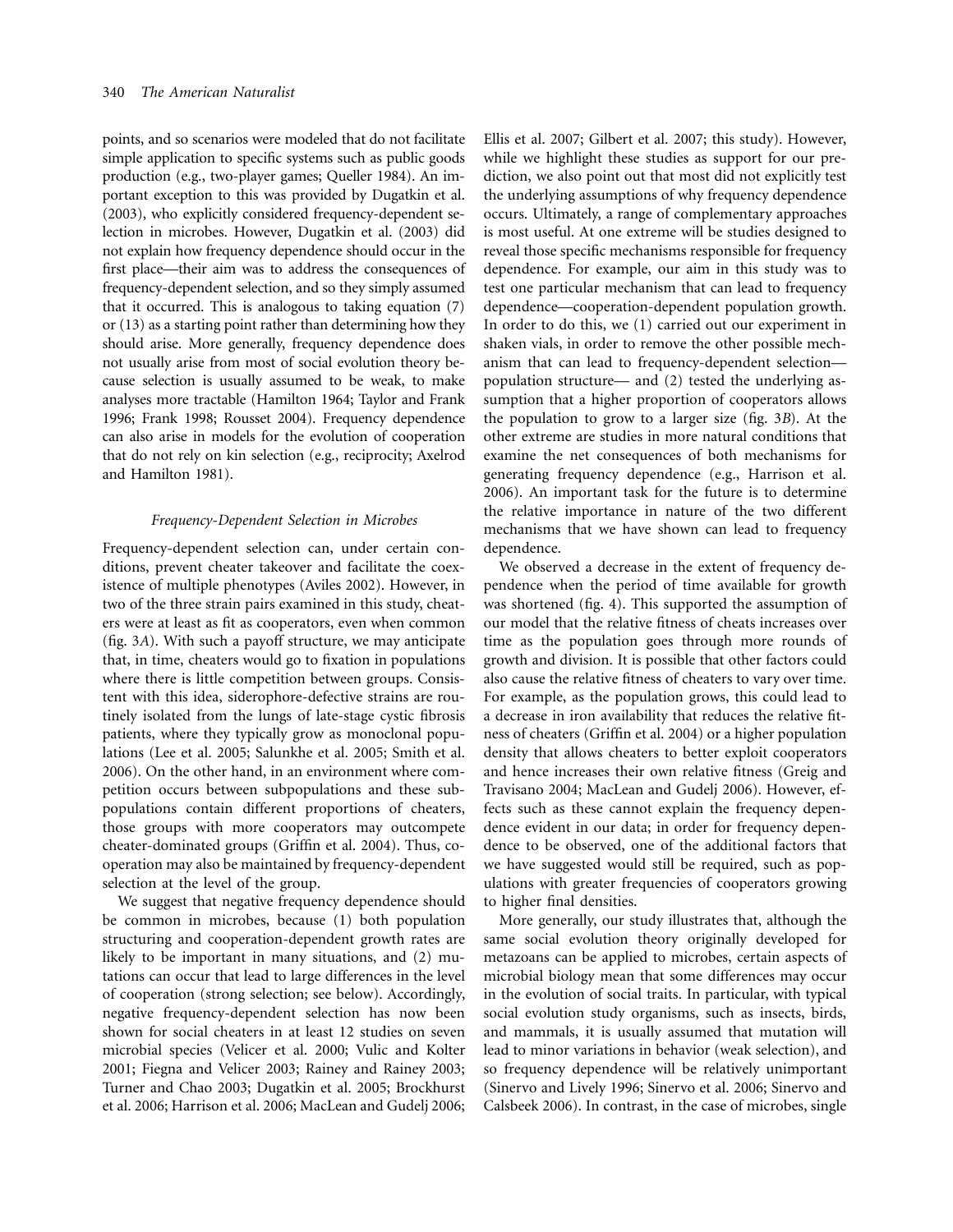or small numbers of mutations can have extremely large effects on social behaviors (strong selection; Velicer et al. 1998, 2000; Rainey and Rainey 2003; Velicer and Yu 2003; Foster et al. 2004; Griffin et al. 2004; Fiegna et al. 2006). For example, in *P. aeruginosa*, social behaviors such as siderophore production are routinely and completely lost from isolates obtained from lung infections (Lee et al. 2005; Salunkhe et al. 2005; Smith et al. 2006). Furthermore, the majority of microbial cooperative behaviors are controlled by quorum sensing regulatory networks (Keller and Surette 2006; Venturi 2006; Diggle et al. 2007). Consequently, the disruption of these networks, even through the loss of a single gene, can have huge effects on the level of cooperation. A consequence of the potential for mutations of large effects (strong selection) in microbes, is that this allows frequency-dependent selection, through the mechanisms we have described in this study.

# **Acknowledgments**

We thank A. Buckling and P. Cornelis for providing bacterial strains, B. Evans for laboratory assistance, and N. Colegrave, R. Kümmerli, G. Wild, and an anonymous reviewer for discussion and comments on the manuscript.

# **Literature Cited**

- Aviles, L. 2002. Solving the freeloaders paradox: genetic associations and frequency-dependent selection in the evolution of cooperation among nonrelatives. Proceedings of the National Academy of Sciences of the USA 99:14268–14273.
- Axelrod, R., and W. D. Hamilton. 1981. The evolution of cooperation. Science 211:1390–1396.
- Brockhurst, M. A., M. E. Hochberg, T. Bell, and A. Buckling. 2006. Character displacement promotes cooperation in bacterial biofilms. Current Biology 16:2030–2034.
- Brown, S. P. 1999. Cooperation and conflict in host-manipulating parasites. Proceedings of the Royal Society B: Biological Sciences 266:1899–1904.
- Charlesworth, B. 1978. Some models of the evolution of altruistic behaviour between siblings. Journal of Theoretical Biology 72:297– 319.
- Crespi, B. J. 2001. The evolution of social behaviour in microorganisms. Trends in Ecology & Evolution 16:178–183.
- Day, T., and P. D. Taylor. 1998. Unifying genetic and game theoretic models of kin selection for continuous traits. Journal of Theoretical Biology 194:391–407.
- Diggle, S. P., A. Gardner, S. A. West, and A. S. Griffin. 2007. Evolutionary theory of bacterial quorum sensing: when is a signal not a signal? Philosophical Transactions of the Royal Society B: Biological Sciences 362:1241–1249.
- Dugatkin, L. A., M. Perlin, and R. Atlas. 2003. The evolution of group-beneficial traits in the absence of between-group selection. Journal of Theoretical Biology 220:67–74.
- Dugatkin, L. A., M. Perlin, J. S. Lucas, and R. Atlas. 2005. Groupbeneficial traits, frequency-dependent selection and genotypic di-

versity: an antibiotic resistance paradigm. Proceedings of the Royal Society B: Biological Sciences 272:79–83.

- Ellis, R. J., A. K. Lilley, S. J. Lacey, D. Murrell, and H. C. J. Godfray. 2007. Frequency-dependent advantages of plasmid carriage by *Pseudomonas* in homogeneous and spatially structured environments. ISME Journal 1:92–95.
- Fiegna, F., and G. J. Velicer. 2003. Competitive fates of bacterial social parasites: persistence and self-induced extinction of *Myxococcus xanthus* cheaters. Proceedings of the Royal Society B: Biological Sciences 270:1527–1534.
- Fiegna, F., Y. T. Yu, S. V. Kadam, and G. J. Velicer. 2006. Evolution of an obligate social cheater to a superior cooperator. Nature 441: 310–314.
- Foster, K. R., G. Shaulsky, J. E. Strassmann, D. C. Queller, and C. R. Thompson. 2004. Pleiotropy as a mechanism to stabilize cooperation. Nature 431:693–696.
- Frank, S. A. 1998. Foundations of social evolution. Princeton University Press, Princeton, NJ.
- ———. 2003. Repression of competition and the evolution of cooperation. Evolution 57:693–705.
- Ghysels, B., B. T. Dieu, S. A. Beatson, J. P. Pirnay, U. A. Ochsner, M. L. Vasil, and P. Cornelis. 2004. Fpvb, an alternative type I ferripyoverdine receptor of *Pseudomonas aeruginosa*. Microbiology 150:1671–1680.
- Gilbert, O. M., K. R. Foster, N. J. Mehdiabadi, J. E. Strassman, and D. C. Queller. 2007. High relatedness maintains multicellular cooperation in a social amoeba by controlling cheater mutants. Proceedings of the National Academy of Sciences of the USA 104: 8913–8917.
- Greig, D., and M. Travisano. 2004. The Prisoner's Dilemma and polymorphism in yeast SUC genes. Proceedings of the Royal Society B: Biological Sciences 271(suppl.):25–26.
- Griffin, A. S., S. A. West, and A. Buckling. 2004. Cooperation and competition in pathogenic bacteria. Nature 430:1024–1027.
- Guerinot, M. L. 1994. Microbial iron transport. Annual Review of Microbiology 48:743–772.
- Hamilton, W. D. 1964. Genetical evolution of social behaviour. Journal of Theoretical Biology 7:1–52.
- ———. 1988. This week's citation classic. Current Contents 40:16. ———. 1996. Narrow roads of gene land. Vol. 1. Evolution of social behaviour. W. H. Freeman, Oxford.
- Harrison, F., L. E. Browning, M. Vos, and A. Buckling. 2006. Cooperation and virulence in acute *Pseudomonas aeruginosa* infections. BMC Biology 4:21.
- Hohnadel, D., D. Haas, and J. M. Meyer. 1986. Mapping of mutations affecting pyoverdine production in *Pseudomonas aeruginosa*. FEMS Microbiology Letters 36:195–199.
- Jansen, V. A. A., and M. Van Baalen. 2006. Altruism through beard chromodynamics. Nature 440:663–666.
- Keller, L., and M. G. Surette. 2006. Communication in bacteria: an ecological and evolutionary perpsective. Nature Reviews Microbiology 4:249–258.
- Lee, B., J. A. J. Haagensen, O. Ciofu, J. B. Andersen, N. Hoiby, and S. Molin. 2005. Heterogeneity of biofilms formed by nonmucoid *Pseudomonas aeruginosa* isolates from patients with cystic fibrosis. Journal of Clinical Microbiology 43:5247–5255.
- Lehmann, L., and L. Keller. 2006. The evolution of cooperation and altruism: a general framework and a classification of models. Journal of Evolutionary Biology 19:1365–1376.